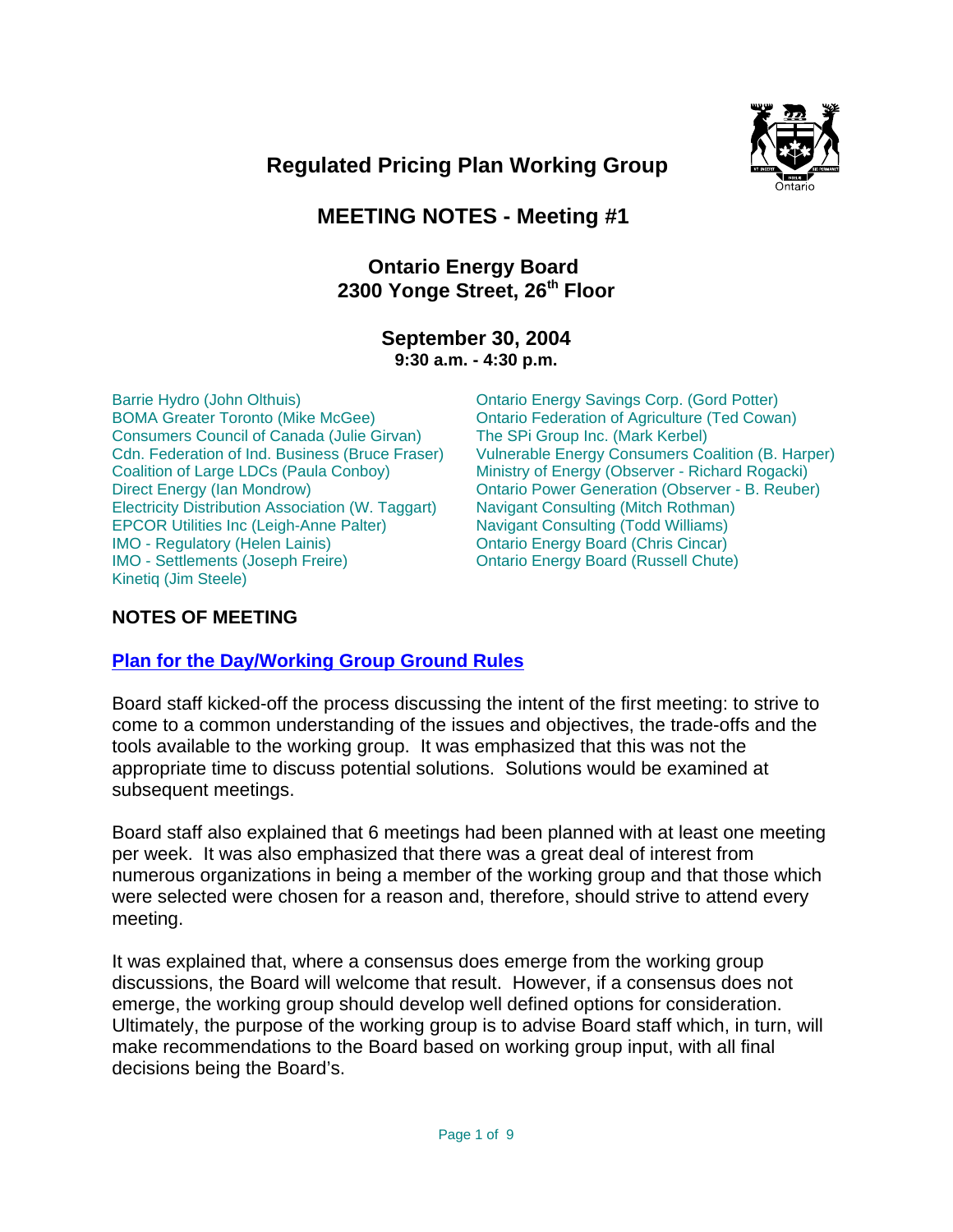It was further explained that there were two observers on the working group – OPG and the Ministry – and that their role was not to express any opinions. Instead, the observers role was to provide factual information that would assist the working group when necessary.

Board staff further explained that Navigant Consulting ("Navigant") would be chairing the meetings because they represent a neutral party in this process.

### **Presentation**

Navigant then launched into the presentation which had been circulated to the working group members earlier in the week *[Note: These meeting notes will not attempt to reiterate the slides in the presentation. Please refer to the presentation which has been posted along with these meeting notes on the OEB RPP web page. The meeting notes will only discuss where there were elaborations and where concerns/questions were raised].*

A rough agenda for the other 5 meetings was provided on slide 5.

- Further Issues Discussion
- Initial Strawman Development
- Further Strawman Development
- Strawman Finalization and Initial Implementation Plans
- Implementation Plans

### **Objectives/Out-of-Scope Issues/Mandate**

Slide 6 listed the objectives and Navigant Consulting explained that all except one of the objectives were taken from the legislation or statements by the Minister. The additional objective was "low administration costs".

Slide 6 also discussed "out-of-scope" issues. It was explained that "customer class eligibility" was out-of-scope because that would be determined by government regulation at a later date. Concerns were raised that not knowing which specific classes were included in the RPP could be problematic because that will have a direct impact on the variance account (i.e., the more customer classes, the higher the kWh, the higher the potential variance) and have implementation issues. It was noted that the working group needs this information as soon as possible and, until such time, the working group will need to make an assumption. For example, should the assumption be the current "LV&D consumers" which has existed since Bill 210 or "residential and small business consumers" which has consistently been in the Minister's statements and the Ministry's communications since Bill 100 was released? No final decision was made at this time.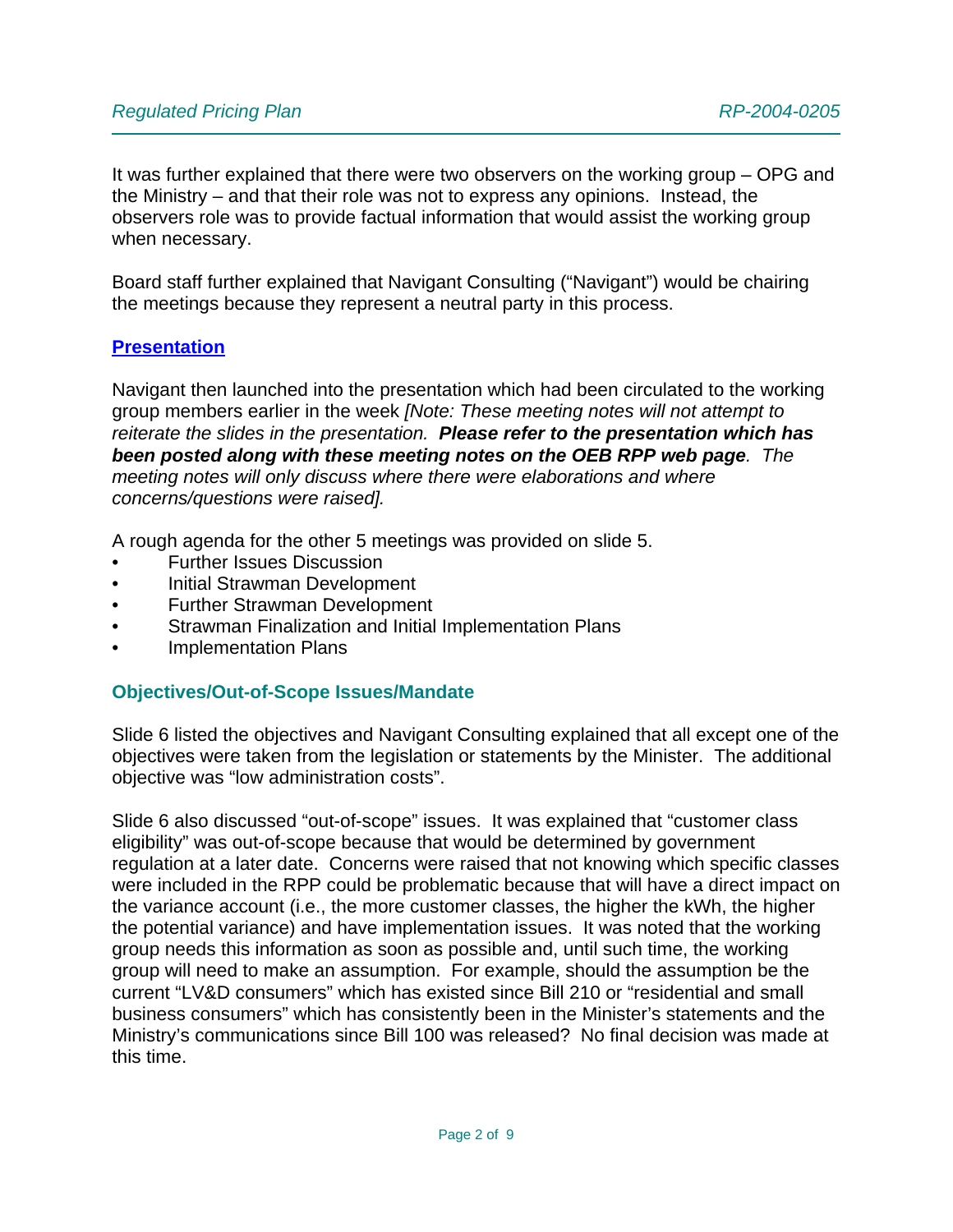A retailer representative also raised concerns about the "bill content" being out-ofscope. It was noted that, after April  $1<sup>st</sup>$ , the "global adjustment" (i.e., regulated asset adjustment) could get included in the RPP or shown separately on the consumer's bill as will be the case for all non-RPP consumers. Board staff explained that the "bill content" was out-of-scope because the Ministry had just released a regulation which identifies what line items shall be included in the consumer bill. It was suggested that the regulation may be interim in nature.

The mandate of the working group was discussed and it was noted that it needed to go beyond RPP pricing. The mandate needed to take into account all aspects of the code that will need to be developed. There was agreement on this matter.

A concern was raised about the schematics (i.e., \$ and power flows) on slides 7 through 9 in the presentation because they showed the RPP price as a single adjusted price, while the RPP price will actually be a price forecast with subsequent true-ups. There will also be an adjustment for the regulated assets. As a result, there should be two flows as opposed to one in the slides — the RPP price and the Global Adjustment.

A concern was raised about the references to a "revenue requirement" for generators on many slides in the presentation and, instead, more appropriate terminology would be "forecast supply costs". It was agreed this terminology was more appropriate since nonregulated generators will be involved.

Another "issue" was raised that was not included in the presentation. How accurately can LDCs track individual variances to the individual customer?

## **Primary Concerns of Working Group Members**

During the presentation each working group member was asked to discuss their primary RPP concerns *[Note: This is the only part of the meeting notes that will identify each member].*

### OESC:

- C The RPP price needs to remain as close to the actual market prices as possible (i.e., need more frequent true-ups than annual).
- C The Global Adjustment should appear separately on the bill for RPP consumers.

### PowerStream:

- C Build on existing LDC systems functionality.
- C Minimize financial risks for LDCs in terms of timing by taking into account other future LDC obligations (e.g., cost allocation and rate class changes).
- C If LDCs hold a RPP-related variance account, LDCs should be kept whole.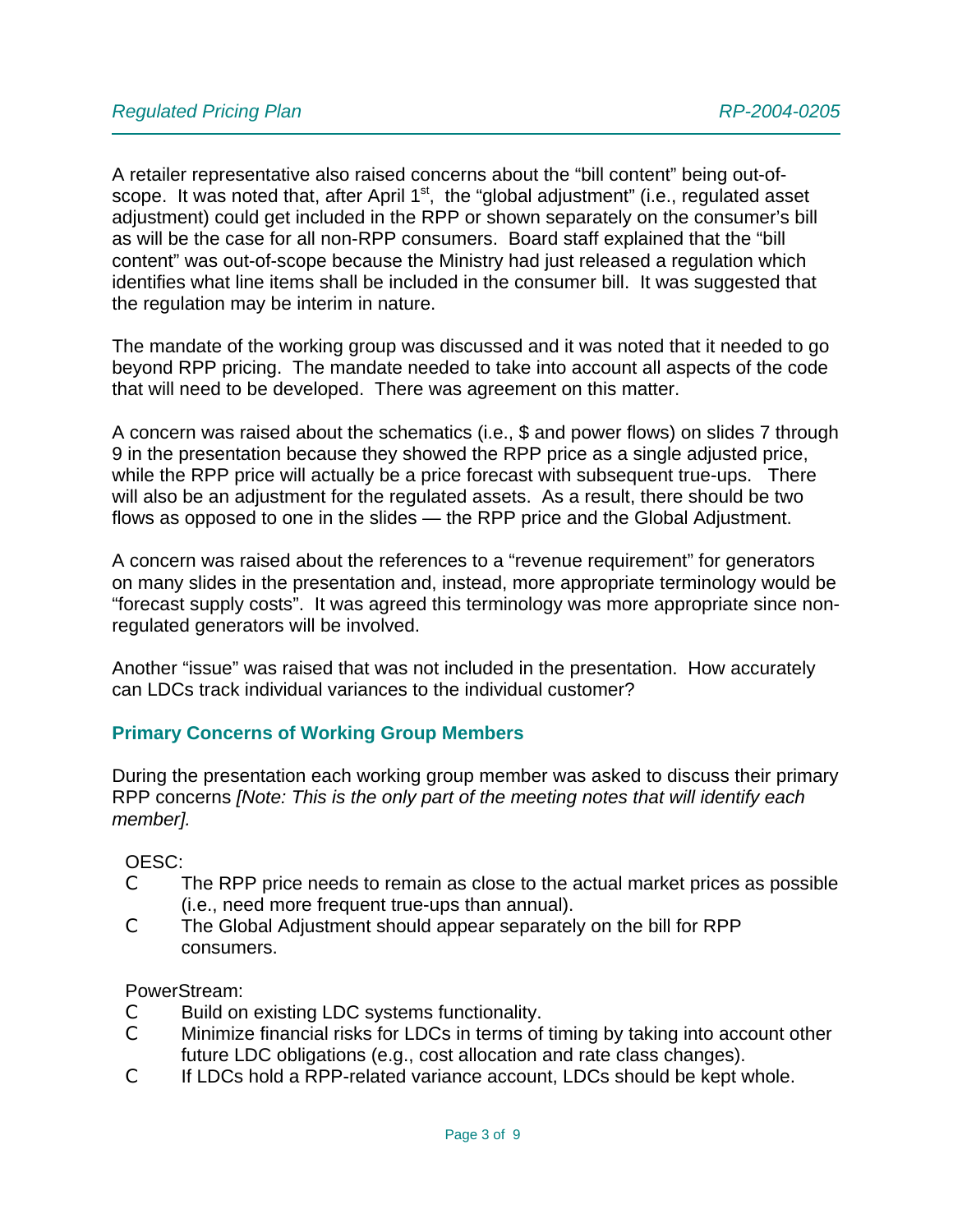C Need to learn from the past (back where we were 7 years ago).

## OFA:

C The RPP must work for consumers.

Direct Energy:

- C The Global Adjustment should appear separately on the bill for RPP consumers.
- C RPP price should be adjusted frequently.
- C RPP price should reflect fully allocated costs (i.e., include LDC RPP-related administration costs). Board staff clarified that what Direct was referring to is likely similar to a "retail adder" which is the terminology used in some US states (e.g., Maryland) for including utility administration costs in the total default supply (standard offer service) price.

### Barrie Hydro:

- C Ease of implementation and administration.<br>C No maior changes to LDC billing systems.
- No major changes to LDC billing systems.
- C Fair to consumers.
- C RPP price should closely reflect market prices (when it did in the past, there was a major impact on consumption).
- C LDCs held harmless.

### IMO:

- C The IMO has offered wholesale settlement services *[Note: Board staff clarified this with the IMO after the meeting. The legislation requires the OPA to settle the RFP contracts. The IMO has offered to do these settlements, as they do now with OEFC, so that duplicate systems are not created and to ensure there are no changes to downstream settlement interfaces which would add costs to the system].*
- C Already have tiered pricing in place and consumers are becoming familiar with it. The working group should build on that.
- C Minimize changes to existing tools and processes.

### Consumers Council:

- C Fair to consumers.
- C Cannot keep changing everything for consumers.
- C Need to address conflicting objectives such as "stable pricing" (i.e., could imply infrequent true-ups) vs "cost-reflectivity" (i.e., implies frequent true-ups).
- C Properly taking into account the smart metering initiative will be a challenge.

### Epcor:

C Need to consider a structure that does not put up barriers to competition.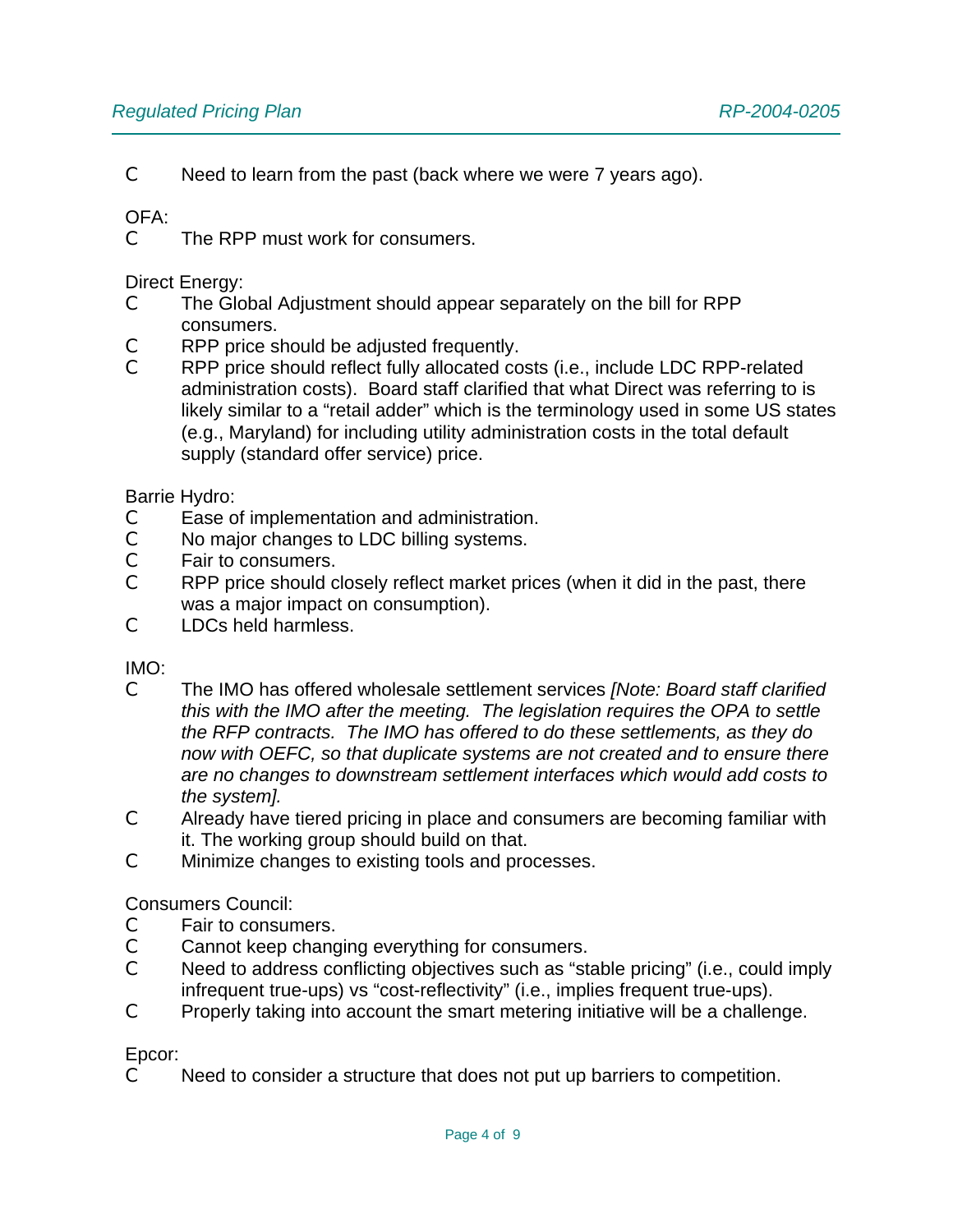#### Kiniteq:

C Utilize as much existing technology as possible.

#### CFIB:

- C Need predictable and stable pricing.
- C In terms of true-ups, minimize retroactivity. Small businesses can't handle it.
- C Keep it simple (90% of small businesses have less than 20 employees).

BOMA/Federation of Rental Housing Providers of Ontario:

- $\mathbb C$  Large consumers want a competitive market. Need the right conditions.
- C Whatever is made available to residential needs to be made available to multiresidential (i.e., tenants).

#### EDA:

- C Keep it simple.
- C Remain aware of other initiatives (e.g., smart metering, DSM, cost allocation) in developing the RPP.

### VECC:

- C We are all here because of a consumer revolt. Need consumer protection.
- C Should not be designed to force/incent consumers off of RPP (i.e., consumers should only pay their fair share).

### SPI:

- C Operational LDC concerns/issues.
- C Need to minimize the risks/costs of meeting the tight timelines.

Following this expression of working group members' primary RPP concerns, Navigant noted that the MDC did not properly take consumers into account when they designed the market and that's why we are here today; because of customer revolt. As a result, there is a need to add an objective that was not included in the presentation. This objective is "Consumer Acceptance". Navigant added that we have done some things right and others wrong in the past and there is a need to learn from that.

It was added by a working group member that the working group cannot base their decisions solely on what seemed logical. There is a need to look at past experience. For example, did the change to 4.7/5.5 tiered pricing have an impact on consumption? An LDC member responded that it was not possible to ascertain due to the weather this summer (i.e., low temperatures) which makes it difficult to compare against 2003.

It was noted that some of our existing mechanisms can help address objectives such as price stability. For example, equal billing plans and bi-monthly billing.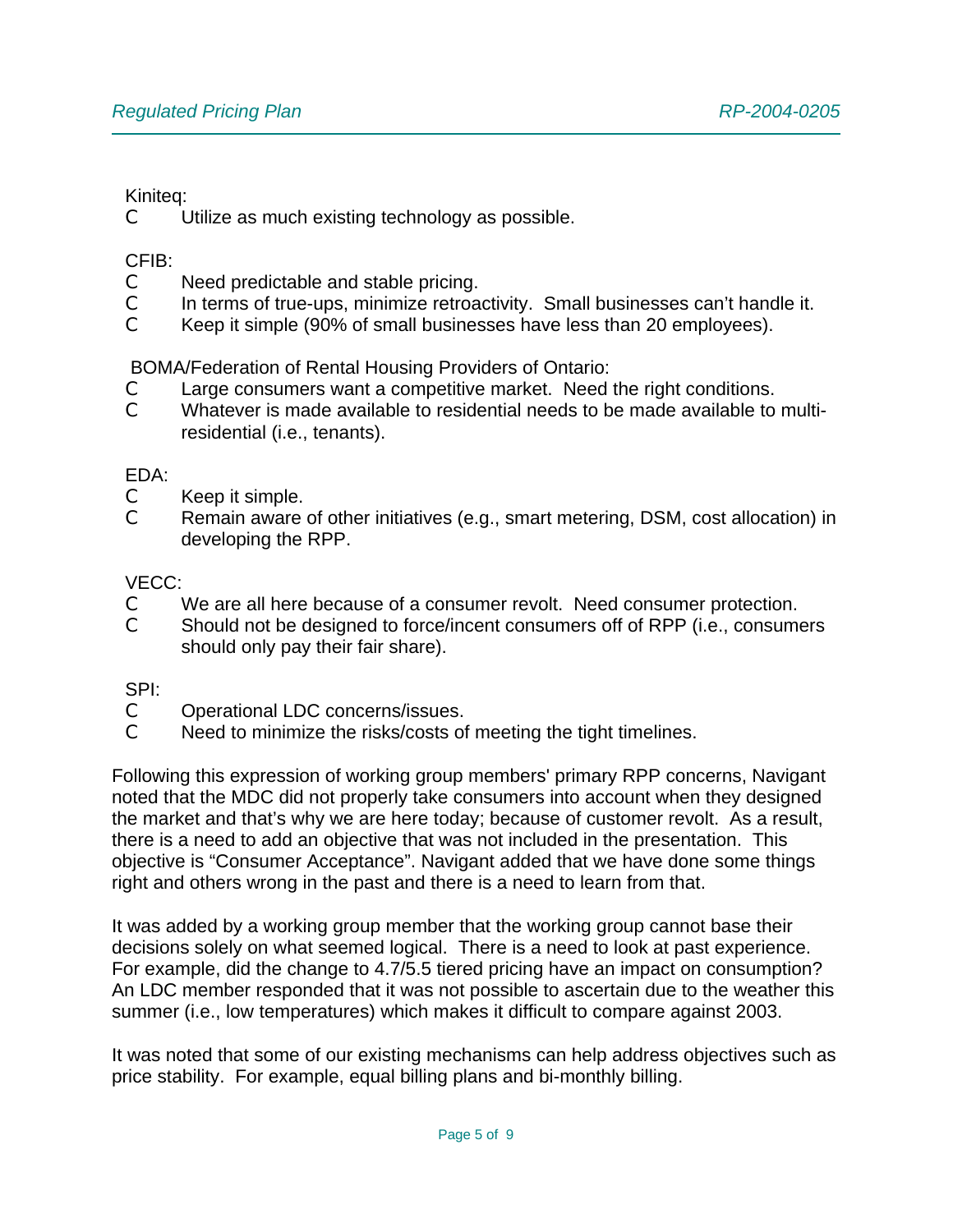A question was raised as to whether there is a plan to have a transitional RPP until smart meters are installed. Also, should the working group prioritize and focus first on non-smart meters and, subsequently, when the working group better knows where the smart metering WG is going, then address an RPP for smart meters? It was added that the smart metering WG had only one more meeting scheduled. There was no final decision during the meeting whether this was the appropriate strategy. *[Note: After the meeting, it was learned through discussion with Board staff that the smart metering WG had extended their meeting schedule for "Planning and Strategy" to October 21st.*]

## **Objectives (Cont'd)**

With respect to **"Consumer Choice"** objective, it was suggested that RPP entry/exit provisions should not limit retail choice.

On the objective of "**Low Administration Costs**", it was emphasized that this needed to apply to everyone. Not only the LDCs.

Navigant then discussed slide 22 which attempted to illustrate the many potential conflicts between the objectives. For example, stability vs cost-reflective, stability vs conservation, etc. As a result, the working group does not have an easy task in achieving its mandate which is to: *"Develop an RPP for consideration by Board staff that satisfies the objectives as well as possible".*

There was a decision to deviate from the presentation and have a further roundtable discussion of the "objectives" as opposed to moving on to "tools". "**Price Stability**" was further discussed. A consensus appeared to develop that more frequent adjustments / true-ups with smaller changes in the price better achieves price stability relative to infrequent true-ups and adjustments of a large magnitude. And there is a need to balance true-up/adjustment frequency with price shock.

On the natural gas side, it was noted that most of the consumer complaints have not arisen due to the frequency of adjustments (i.e., quarterly). In fact, most residential consumers do not seem to be aware there is a QRAM. Instead, consumer complaints have peaked when the rate adjustments are of a large magnitude such as that of Union Gas which led to the government review of the OEB. It was added that the stakeholders have now settled on the QRAM in natural gas, for the past 5 years, after experimenting with annual price adjustments and using triggers, and we should learn from that.

An LDC member raised a concern that many LDCs use bi-monthly billing and a quarterly true-up may not be appropriate as there would be 4 true-ups within 6 billings which could mean an adjustment on every bill. Another option suggested would be to have 3 true-ups per year (every 4 months) which may mesh better with 6 billings (every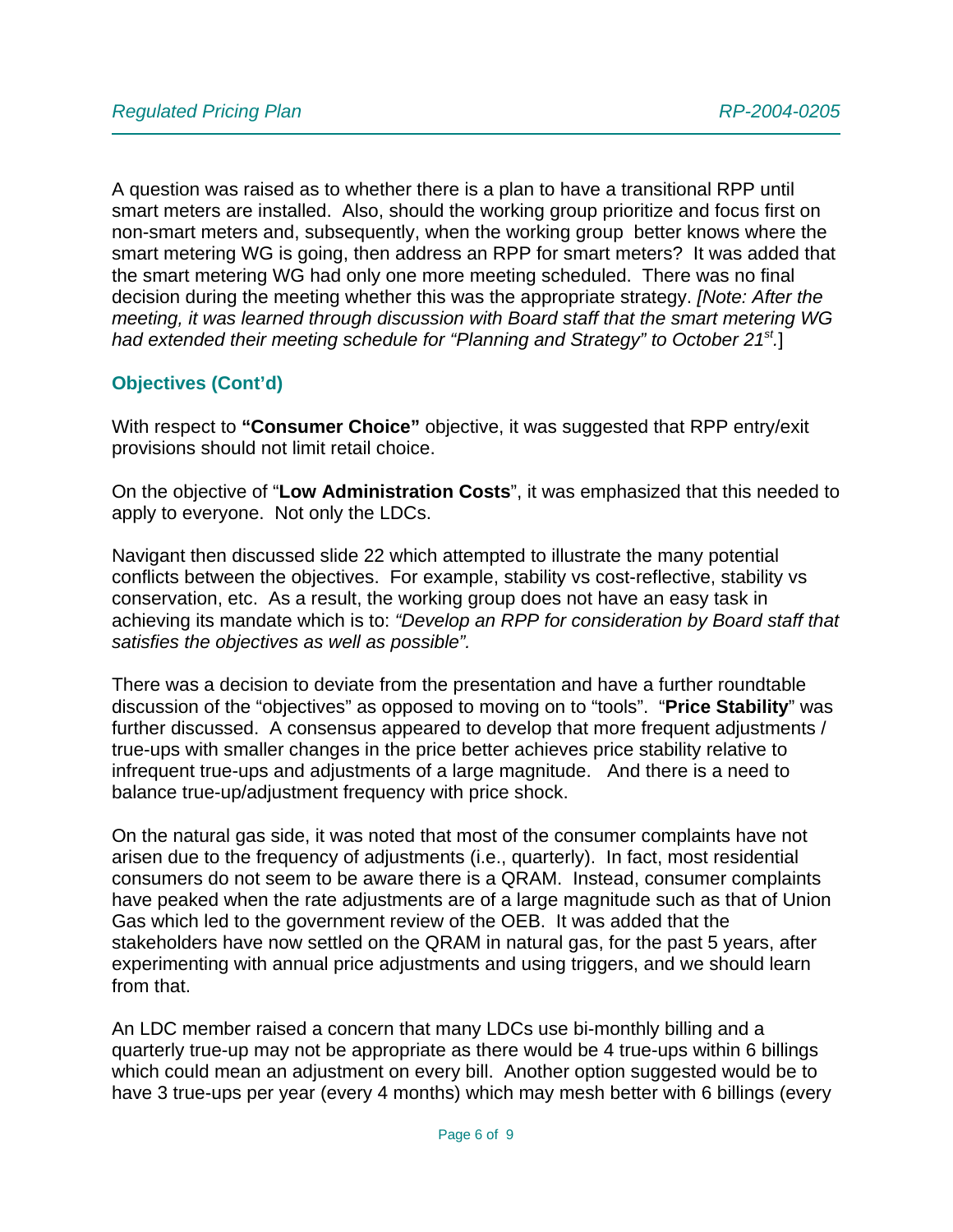2 months) and would reduce the likelihood of an adjustment on every bill. Another option raised could be for all LDCs to change to monthly billing as a number of LDCs already do it. An LDC member stated that this would likely not be cost-effective for all LDCs as long as we have manual meter reads.

The issue of Critical Peak Pricing was raised. It was explained by a member that was also on the Smart Metering WG that the Minister's directive on smart meters appeared to suggest that Critical Peak Pricing (CPP) was a must and that the RPP working group needs to take that into consideration. *[Note: Board staff reviewed the directive following the meeting. The directive states that the meter must be able to accommodate all types of pricing, since the pricing may change over time including time of use (TOU), seasonal and CPP. Therefore, it is not mandatory that the working group include CPP as part of the RPP. However, CPP — similar to TOU and seasonal pricing — should be added as another "tool" for the working group's "consideration" as it was not included in the presentation on slide 24].*

**"Predictability"** was then discussed. It was noted that knowing 3 months in advance of a price change may be adequate given the natural gas experience. In addition, the Ministry provided about 3 months notice between the announcement and implementation of the new 4.7/5.5 tiered pricing which suggests that 3 months notice was adequate from the Ministry's perspective.

It was added that there may be a need to have only a predictable "price structure" for peak/off-peak pricing, as opposed to a predictable "price". It would be predictable and would influence changes in consumption behaviour.

The working group then moved on to "**cost reflectivity**".

It was suggested that "replacement cost reflectivity" should be used instead as it builds in a buffer. *[Note: "Replacement" cost was not specifically defined in the meeting and there are different ways to define it].*

It was noted that there is a trade-off between minimizing the *frequency* of true-ups and minimizing the *magnitude* of the variances/true-ups.

It was also raised that there does not necessarily need to be a set frequency in terms of true-ups to attempt to maintain cost reflectivity. Instead, a trigger could relied upon. It was questioned whether Navigant had an idea from their modelling how large the variances could be. Navigant did not have any information available at this time.

The IMO mentioned that seasonality is likely not the big issue that everyone believes it to be, with most generators scheduling outages in the spring and the fall which reduces supply and increases the price to levels that are closer to prices in the summer and winter. *[Note: In subsequent discussions, it was concluded that this statement was more*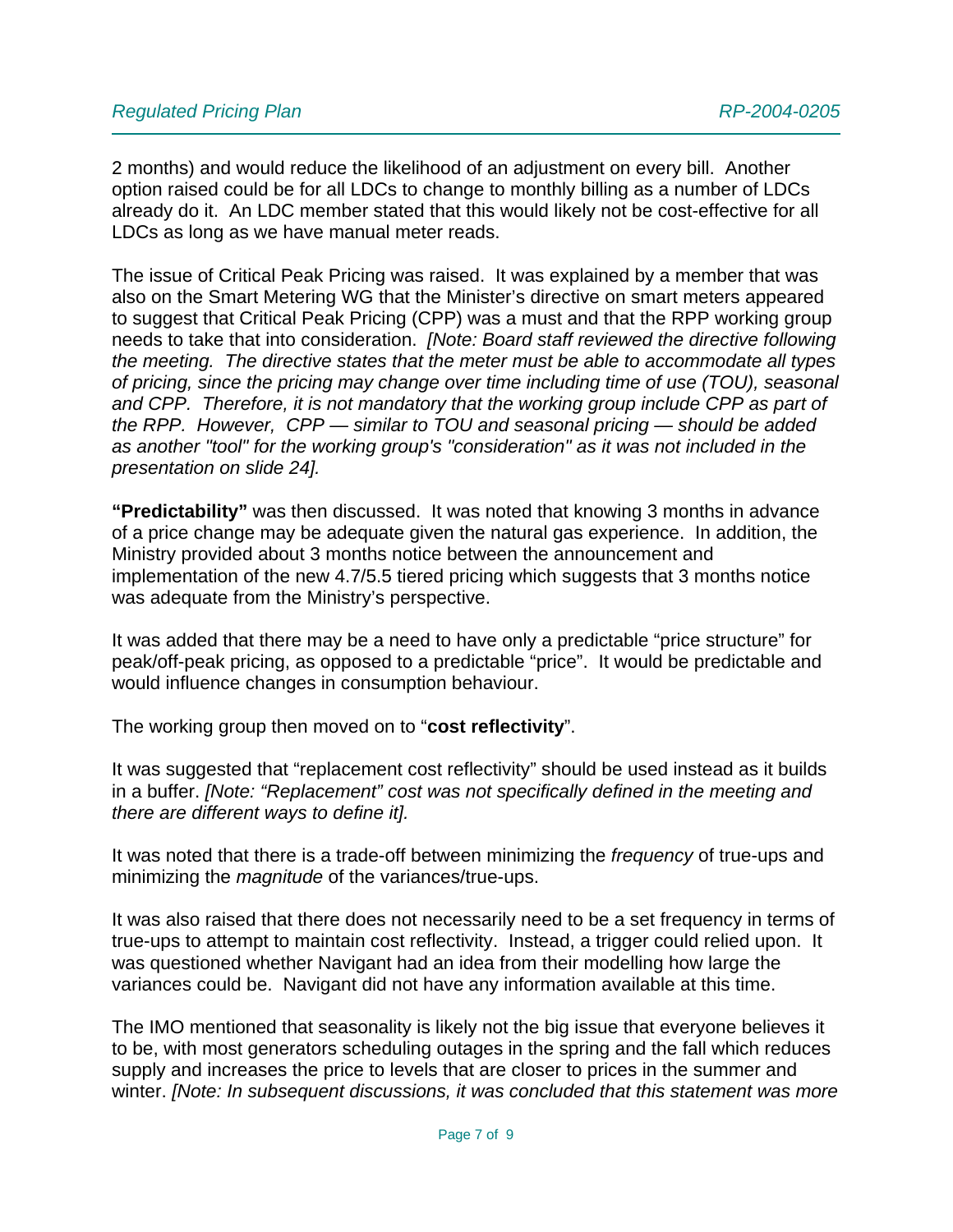*reflective of the "fall" which tends to be "repair season" — not the "spring" where the seasonal differentiation in price is quite apparent].*

#### **Potential Tools**

It was then decided to return to the presentation and cover "tools".

#### *Rate Structure*

It was mentioned that "tiered" pricing can be useful to reflect marginal costs and encourage conservation.

It was added that all tiers did not necessarily need to be fixed. The first tier could be fixed and consumption over a specific threshold could be subject to the spot price (HOEP). Another working group member questioned how pragmatic that would be since subjecting residential consumers to the volatility of the spot market price is what got us here in the first place.

It was also noted that the rate structure tools are not mutually exclusive. For example, the price could be both "seasonal" and "tiered".

In terms of "time of use" (TOU) pricing, if for all RPP consumers, there would be a need to use load profiles for consumers without smart meters which would not be fair since a consumer's change in their individual consumption behaviour would not have a direct impact on their bill. In addition, the NSLS that would need to be used may not even match the consumer groups for which we need to develop the RPP. Moreover, it would create inequities between consumers and not incent the desired behaviour. As a result, there may be a need for two RPPs. A RPP for smart meters (e.g., TOU) and an RPP for consumers without smart meters (e.g., tiered).

#### *Customer Classes*

There could be different RPP prices for different customer classes (e.g., residential vs small business) and/or different RPP prices within a class for consumers with different attributes (e.g., electric heating vs no-electric heating, AC vs no AC, etc.)

Other tools discussed were the RPP exit/entry provisions, the frequency of true-ups, and the recovery period for true-ups.

Another tool is to bias the price forecast upwards as a contingency.

It was then decided to leave the remainder of the presentation — discussing criteria development and scoring the strawman — for the next meeting and turn to scheduling the remaining 5 meetings.